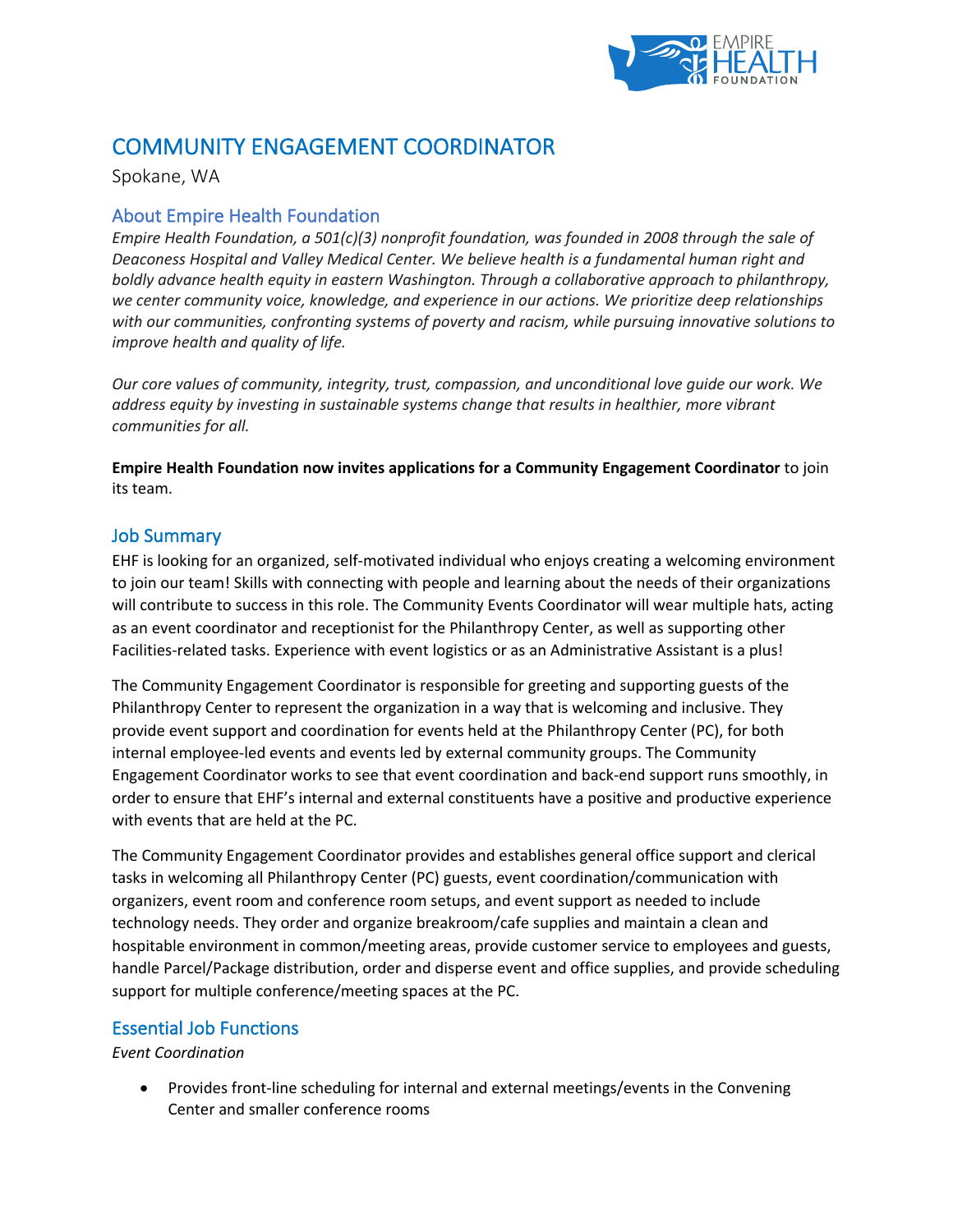

- Establishes effective event communication and confirmation processes with stakeholders and internal staff
- Meets with event organizers to intake event front-end and logistics needs
- Prepares event space for meetings by setting up tables and chairs for small and large groups, and breaks down tables and chairs after meetings
- Remains present at office while meetings are taking place in event room, including occasional evenings or weekends, to address logistics or technology needs
- Provides Event Support, including assisting clients with AV System startup/setup, instruction on room amenities (i.e. coffee maker, water/ice, etc.), and responding to requests for assistance and troubleshooting
- Maintains thorough understanding of AV System to provide setup assistance and initial troubleshooting of issues. Escalates issues to Facilities & IT Manager as needed for more indepth troubleshooting and repair
- Maintains office and café supplies (inventory review, ordering, organizing) and maintains a clean and hospitable environment in common/meeting areas
- Learns and becomes Power User and Primary Support Resource for Zoom Meetings and Teams operation
- Learns and becomes primary support for in-room resources i.e. Smartboards, webcams, technology connections, etc.
- Posts meeting room schedules

#### *Reception/Administration*

- Greets the PC guests and answers questions
- Responds to inquiries from employees
- Takes and retrieves messages for various personnel
- Organizes electronic and paper meeting materials related to Board and Committee work, supporting the Senior Executive Assistant/Board Liaison
- Identifies and establishes event efficiencies and readiness for, and manages, the fishbowl conference room, café, front lobby and Convening Center café and their supplies for meetings, events and celebrations
- Ensures café, event center and activity room refrigerators are cleaned on a monthly basis
- Performs weekly inventory checks of Facilities-related materials and places orders to maintain inventory levels
- Other clerical duties as assigned

## **QUALIFICATIONS**

- Two years of increasingly responsible related experience
- High school diploma

## REQUIRED SKILLS

- Ability to create a welcoming, pleasant and inclusive environment
- Strong attention to detail
- Exceptionally thorough and effective communicator both verbally and written
- Self-motivated and takes initiative
- Strong work ethic